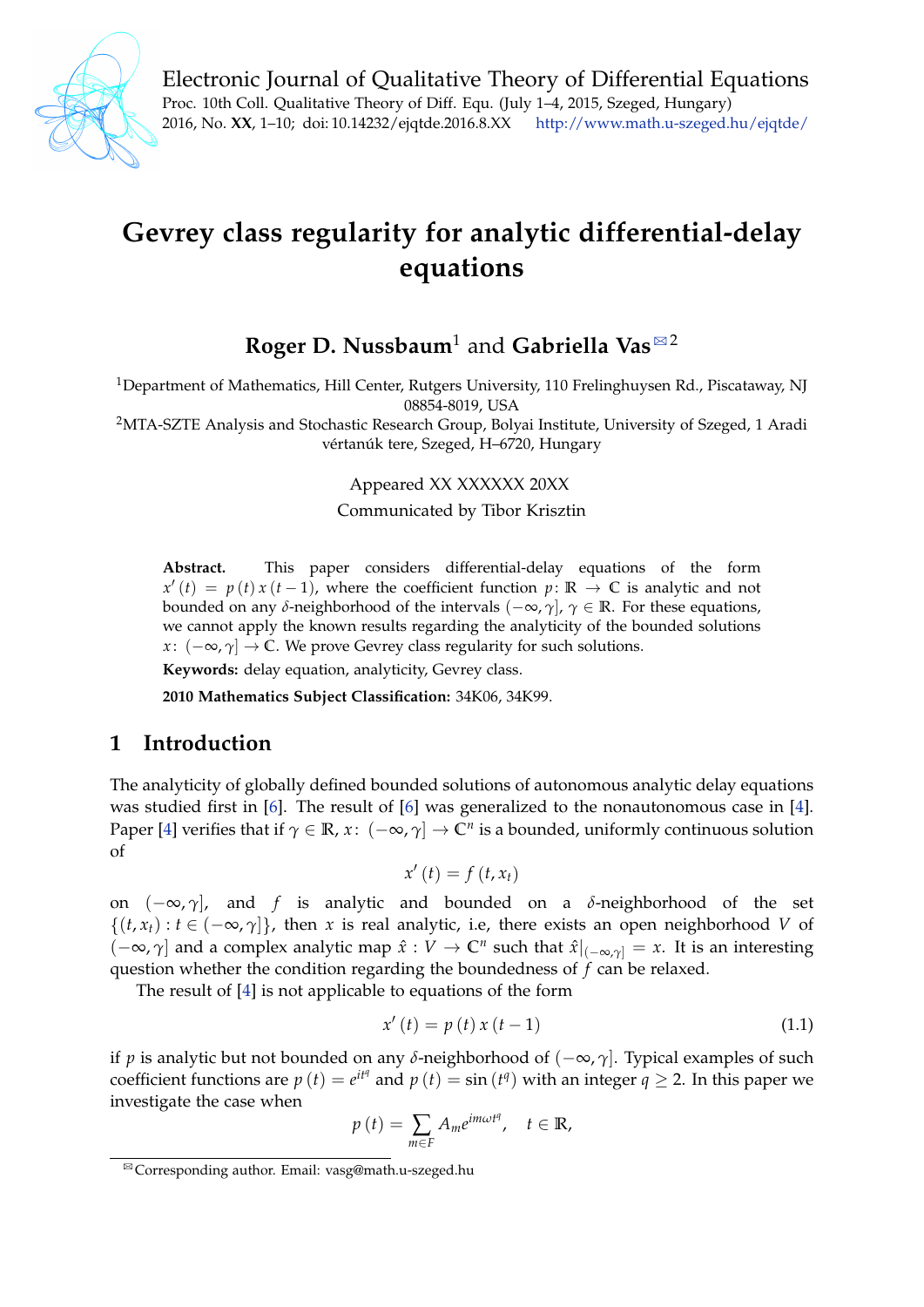*F* is a finite set of integers,  $A_m \in \mathbb{C}$  for  $m \in F$ ,  $\omega > 0$ ,  $i =$ √  $\mathcal{A}_0=0$  and  $q\geq 2$  is an integer. We know from [\[5\]](#page-9-1) that for such coefficient functions and for any  $c \in \mathbb{C} \setminus \{0\}$ , there exists a  $C^{\infty}$ function *x* such that *x* satisfies the equation [\(1.1\)](#page-0-1) for all  $t \in \mathbb{R}$  and  $\lim_{t \to -\infty} x(t) = c$ . Is this solution analytic at any  $t_0 \in \mathbb{R}$ ? We conjecture that the answer is negative. We can prove that *x* is of Gevrey class.

Gevrey classes are intermediate spaces between the spaces of *C* <sup>∞</sup> functions and real analytic functions. Let *J* be a nonempty, open subset of **R**. Let  $q > 1$ . We say that  $x: J \to \mathbb{C}$  is of Gevrey class *q* in *J* if for each compact set  $K \subset J$ , there exists a constant  $C_K$  such that

$$
\left|x^{(n)}\left(t\right)\right| \leq C_K^{n+1}\left(n!\right)^q
$$

for all  $t \in K$  and for all nonnegative integer *n* [\[1\]](#page-8-1). In this work  $J = \mathbb{R}$ .

Gevrey classes play a prominent role in the theory of partial differential equations; but, to the best of our knowledge, they have not previously been studied in connection with differential-delay equations. Our results below suggest that further work in this direction may be appropriate.

#### <span id="page-1-1"></span>**Theorem 1.1.** *Let*

$$
p(t) = \sum_{m \in F} A_m e^{im\omega t^q}, \quad t \in \mathbb{R},
$$

*where F is a finite set of integers,*  $A_m \in \mathbb{C}$  *for*  $m \in F$ *,*  $\omega > 0$ *, i =* √ −1*, A*<sup>0</sup> = 0 *and q* ≥ 2 *is an integer. Suppose that*  $x: \mathbb{R} \to \mathbb{C}$  *satisfies* [\(1.1\)](#page-0-1) *for each*  $t \in \mathbb{R}$ *, and*  $x$  *has a nonzero limit as*  $t \to -\infty$ *. Then x is of Gevrey class q in* **R***.*

The question of analyticity is even more interesting for delay equations with timedependent or state-dependent delays. Mallet-Paret and Nussbaum have constructed a timedependent delay equation in [\[3\]](#page-8-2) such that a given solution is analytic at certain points of its domain and nonanalytic at others. Krisztin has shown analyticity for a particular class of equations with state-dependent delay in [\[2\]](#page-8-3). As far as we know, this is the only positive result in the state-dependent delay case.

We close the paper by showing that in general we cannot expect the nonanalytic solutions of analytic equations to admit Gevrey regularity. We consider the linear inhomogeneous equation

<span id="page-1-0"></span>
$$
x'(t) = a(t) x(t) + b(t) x(\eta(t)) + h(t)
$$
\n(1.2)

from [\[3\]](#page-8-2), where *a*, *b*, *h* and *η* are analytic in *t* in a neighborhood of  $t = t_0 \in \mathbb{R}$ . We assume that  $t_0$  is an expansive fixed point of  $\eta$ , i.e.,  $\eta$  ( $t_0$ ) =  $t_0$  and  $|\eta'(t_0)| > 1$ . Let  $x_0 \in \mathbb{R}$  be given. The paper [\[3\]](#page-8-2) gives a mild technical condition under which equation [\(1.2\)](#page-1-0) with initial value  $x(t_0) = x_0$  has no analytic solution in any open neighborhood of  $t = t_0$ . Using the results of [\[3\]](#page-8-2), we easily show at the end of this paper that such solutions are not of Gevrey class *q* for any  $q > 1$  either.

### **2 The proof of Theorem 1.1**

The proof of the theorem relies on two lemmas and estimates on the derivatives of the coefficient function *p*.

Recall that by the product rule,

$$
(f_1(t) f_2(t))^{(n)} = \sum_{i=0}^{n} {n \choose i} f_1^{(n-i)}(t) f_2^{(i)}(t)
$$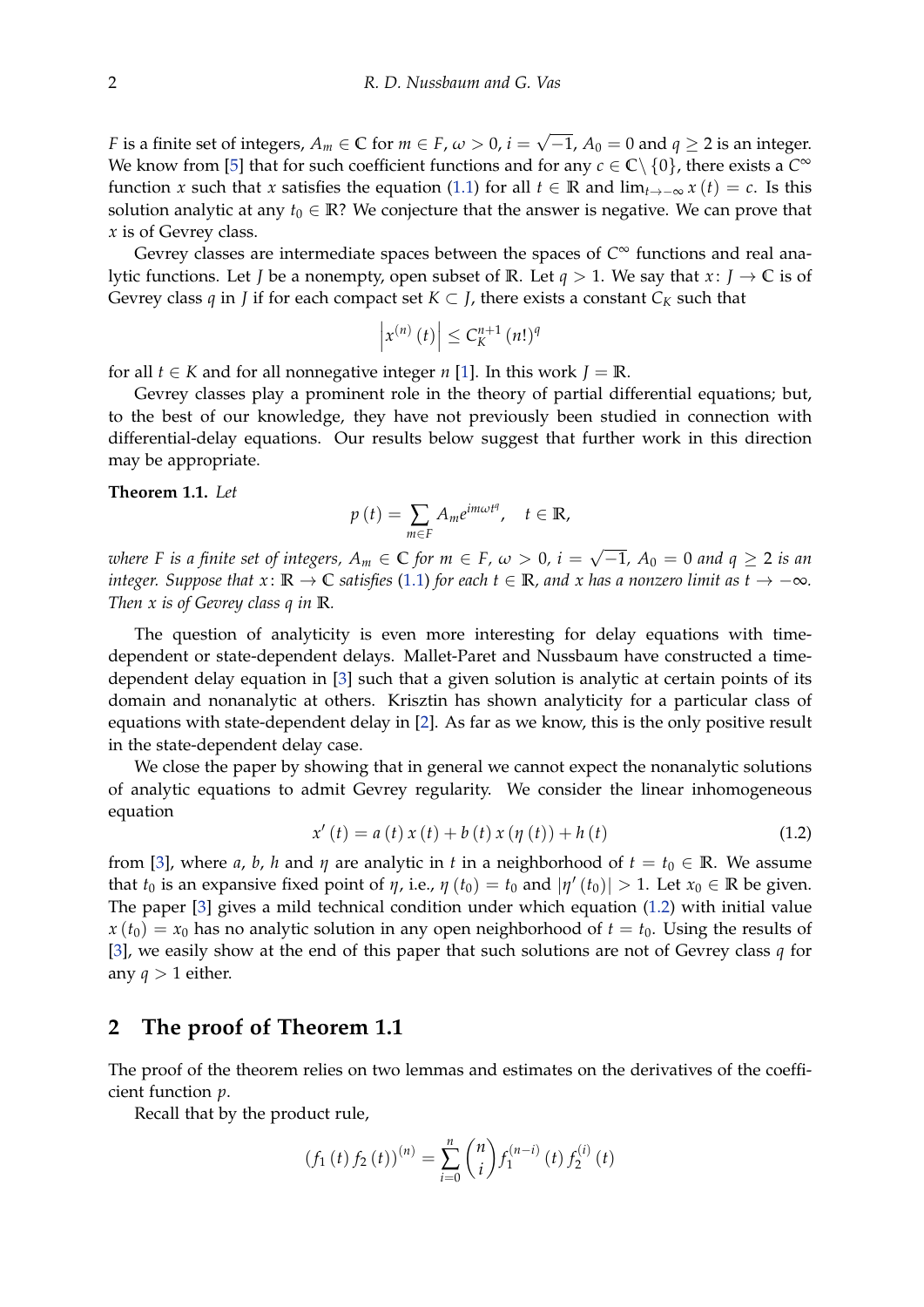for all  $n \in \mathbb{N} = \{0, 1, 2, \ldots\}$ ,  $f_1 \in C^n(\mathbb{R}, \mathbb{C})$ ,  $f_2 \in C^n(\mathbb{R}, \mathbb{C})$  and  $t \in \mathbb{R}$ . Hence for any solution *x* :  $\mathbb{R} \to \mathbb{C}$  of equation [\(1.1\)](#page-0-1),  $t \in \mathbb{R}$  and  $n \in \mathbb{N}$  with  $n \geq 1$ ,

<span id="page-2-1"></span>
$$
x^{(n)}(t) = \sum_{i=0}^{n-1} {n-1 \choose i} p^{(n-1-i)}(t) x^{(i)}(t-1).
$$
 (2.1)

We use this observation to express  $x^{(n)}(t)$ ,  $n \geq 1$ ,  $t \in \mathbb{R}$ , as a function of the values  $x(t - k)$ ,  $k \in \{1, \ldots, n\}$ , and the derivatives of *p* at  $t - l$ , where  $l \in \{0, \ldots, n - 1\}$ .

For all  $n \ge 1$  and  $1 \le k \le n$ , let  $\sum_{(n,k)}$  denote the sum taken over the elements of the set

<span id="page-2-4"></span>
$$
S_{n,k} = \left\{ (j_0, j_1, \ldots, j_k) \in \mathbb{N}^{k+1} : n = j_0 > j_1 > \ldots > j_k = 0 \right\}.
$$
 (2.2)

<span id="page-2-0"></span>**Lemma 2.1.** *Assume that*  $x: \mathbb{R} \to \mathbb{C}$  *satisfies equation* [\(1.1\)](#page-0-1) *on* **R***. Then for all*  $t \in \mathbb{R}$  *and*  $n \geq 1$ *,* 

$$
x^{(n)}(t) = \sum_{k=1}^{n} q_{n,k}(t) x(t-k),
$$

*where*

<span id="page-2-2"></span>
$$
q_{n,k}(t) = n! \sum_{(n,k)} \prod_{l=0}^{k-1} \frac{p^{(j_l-1-j_{l+1})} (t-l)}{j_l (j_l-1-j_{l+1})!}
$$
(2.3)

*for all*  $t \in \mathbb{R}$ *,*  $n \geq 1$  *and*  $1 \leq k \leq n$ *.* 

Note that by Lemma [2.1,](#page-2-0)

$$
q_{n,1}(t) = p^{(n-1)}(t)
$$
 and  $q_{n,n}(t) = \prod_{l=0}^{n-1} p(t-l)$  for  $t \in \mathbb{R}$  and  $n \ge 1$ .

*Proof.* It is clear that  $x^{(n)}(t)$  exists for all  $t \in \mathbb{R}$  and  $n \geq 1$ .

The proof goes by induction on *n*. By definition,  $q_{11}(t) = p(t)$  for all real *t*, hence the assertion holds for all  $t \in \mathbb{R}$  and  $n = 1$ . Let  $n \geq 2$  and suppose the lemma holds for all  $t \in \mathbb{R}$ and  $i \in \mathbb{N}$  with  $1 \leq i < n$ . Then applying [\(2.1\)](#page-2-1) and our induction hypothesis, we deduce that

$$
x^{(n)}(t) = \sum_{i=0}^{n-1} {n-1 \choose i} p^{(n-1-i)}(t) x^{(i)}(t-1)
$$
  
=  $p^{(n-1)}(t) x(t-1) + \sum_{i=1}^{n-1} {n-1 \choose i} p^{(n-1-i)}(t) \sum_{k=1}^{i} q_{i,k}(t-1) x(t-1-k)$   
=  $p^{(n-1)}(t) x(t-1) + \sum_{i=1}^{n-1} {n-1 \choose i} p^{(n-1-i)}(t) \sum_{k'=2}^{i+1} q_{i,k'-1}(t-1) x(t-k')$   
=  $p^{(n-1)}(t) x(t-1) + \sum_{k=2}^{n} \sum_{i=k-1}^{n-1} {n-1 \choose i} p^{(n-1-i)}(t) q_{i,k-1}(t-1) x(t-k).$ 

Let

<span id="page-2-3"></span>
$$
\hat{q}_{n,k}(t) = \sum_{i=k-1}^{n-1} {n-1 \choose i} p^{(n-1-i)}(t) q_{i,k-1}(t-1), \qquad t \in \mathbb{R}, k \in \{2, ..., n\}.
$$
 (2.4)

As  $p^{(n-1)} \equiv q_{n,1}$  by definition, we need to show that  $\hat{q}_{n,k} \equiv q_{n,k}$  for all  $k \in \{2, \ldots, n\}$ .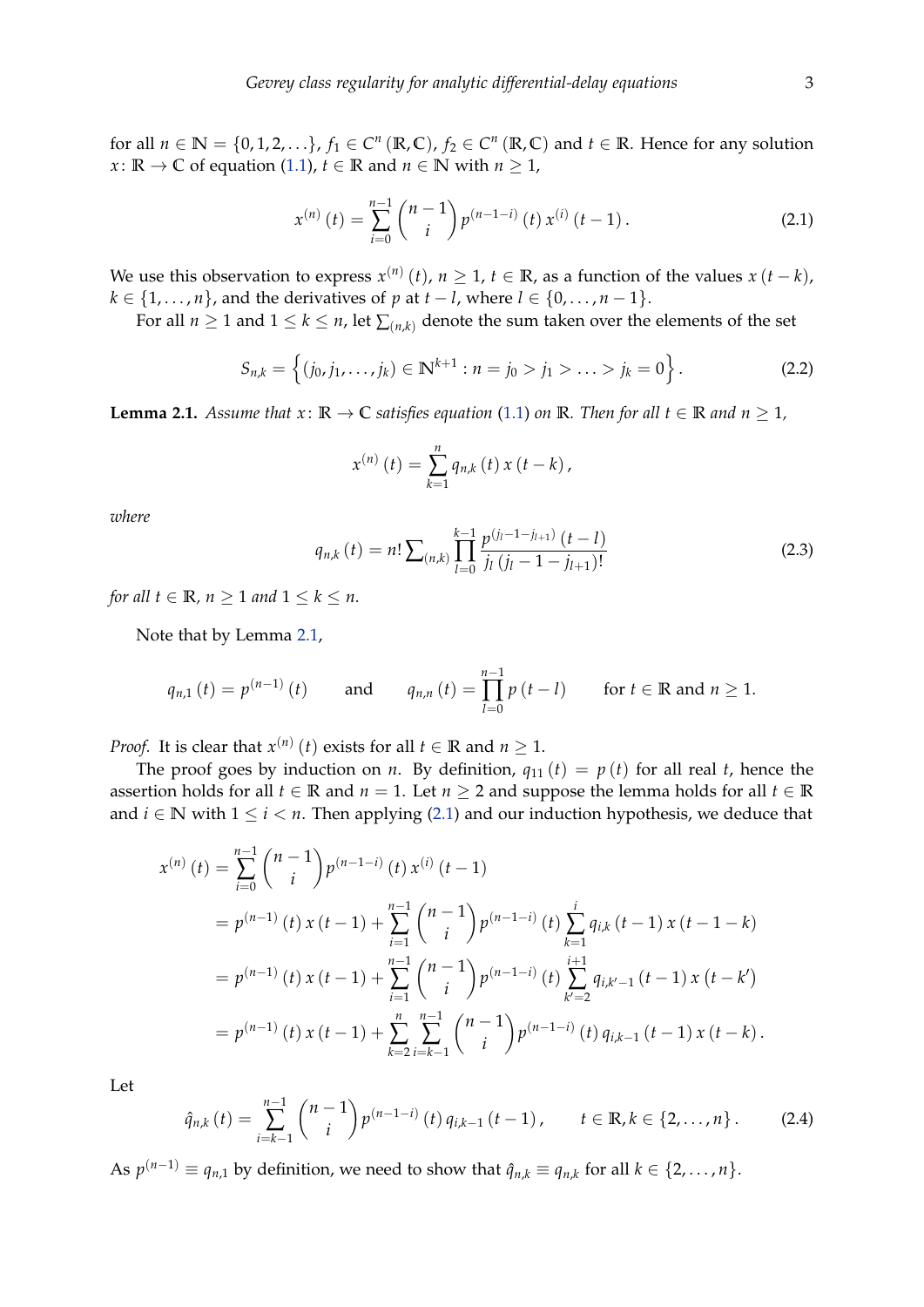Formula [\(2.3\)](#page-2-2) and the substitutions  $j'_l = j_{l-1}, l \in \{1, ..., k\}$ , give that

$$
q_{i,k-1} (t-1) = i! \sum_{(j'_1, \ldots, j'_k) \in S_{i,k-1}} \prod_{l=1}^{k-1} \frac{p^{(j'_l-1-j'_{l+1})} (t-l)}{j'_l (j'_l-1-j'_{l+1})!}.
$$

Recall that  $j'_1 = i$  in the above expression. Substituting *i* for  $j'_1$  in [\(2.4\)](#page-2-3), we see that

$$
\hat{q}_{n,k}(t) = n! \sum_{j'_1 = k-1}^{n-1} \frac{p^{(n-1-j'_1)}(t)}{n (n-1-j'_1)!} \sum_{(j'_1, \ldots, j'_k) \in S_{i,k-1}} \prod_{l=1}^{k-1} \frac{p^{(j'_l-1-j'_{l+1})} (t-l)}{j'_l (j'_l-1-j'_{l+1})!}.
$$
 (2.5)

It is clear that  $(n, j'_1, \ldots, j'_k) \in S_{n,k}$  if and only if

$$
k-1 \le j'_1 \le n-1
$$
 and  $(j'_1,\ldots,j'_k) \in S_{i,k-1}.$ 

Writing  $j_l$  instead of  $j'_l$ , this means that

$$
\hat{q}_{n,k}(t) = n! \sum_{(n,k)} \prod_{l=0}^{k-1} \frac{p^{(j_l-1-j_{l+1})}(t-l)}{j_l(j_l-1-j_{l+1})!} = q_{n,k}(t)
$$

for all  $k \in \{2, ..., n\}$  and  $t \in \mathbb{R}$ , and the proof is complete.

We obtain the following as a consequence.

<span id="page-3-1"></span>**Lemma 2.2.** *Suppose there exist*  $q > 1$ ,  $C \geq 1$  *and*  $t_0 \in \mathbb{R}$  *such that* 

<span id="page-3-0"></span>
$$
\left| p^{(n)}(t) \right| \leq C^{n+1} \left( \max\left( |t|, 1 \right) \right)^{(q-1)n} n! \quad \text{for } t \leq t_0 \text{ and } n \in \mathbb{N}. \tag{2.6}
$$

*Let*  $x: \mathbb{R} \to \mathbb{C}$  *be a solution of equation* [\(1.1\)](#page-0-1) *on*  $\mathbb{R}$  *such that*  $|x(t)| \leq M$  *for all*  $t \leq t_0$ *. Then* 

$$
\left|x^{(n)}(t)\right| \leq M\left(2C\right)^n\left(|t|+n\right)^{(q-1)n}n! \quad \text{for all } t \leq t_0 \text{ and } n \in \mathbb{N}.
$$

*Proof.* By assumption we have  $|x(t)| \leq M (2C)^{0} (\max(|t|, 1))^{(q-1)0}$  0! for all  $t \leq t_0$ .

Fix  $n \geq 1$  and  $t \leq t_0$ . According to Lemma [2.1,](#page-2-0)

$$
x^{(n)}(t) = \sum_{k=1}^{n} q_{n,k}(t) x(t-k),
$$

where the coefficient functions  $q_{n,k}$ ,  $k \in \{1, ..., n\}$ , are defined by [\(2.2\)](#page-2-4) and [\(2.3\)](#page-2-2). The estimate [\(2.6\)](#page-3-0) implies that

$$
|q_{n,k}(t)| \leq n! \sum_{(n,k)} \prod_{l=0}^{k-1} \frac{C^{j_l-j_{l+1}} \left( \max\left( |t-l|, 1 \right) \right)^{(q-1)(j_l-1-j_{l+1})}}{j_l}
$$

for all  $1 \leq k \leq n$ . Notice that

$$
\max(|t - l|, 1) \le |t| + k
$$
 for any  $k \ge 1$  and  $0 \le l \le k - 1$ .

Observe that

$$
|S_{n,k}| = \binom{n-1}{k-1} \quad \text{for all } 1 \leq k \leq n,
$$

 $\Box$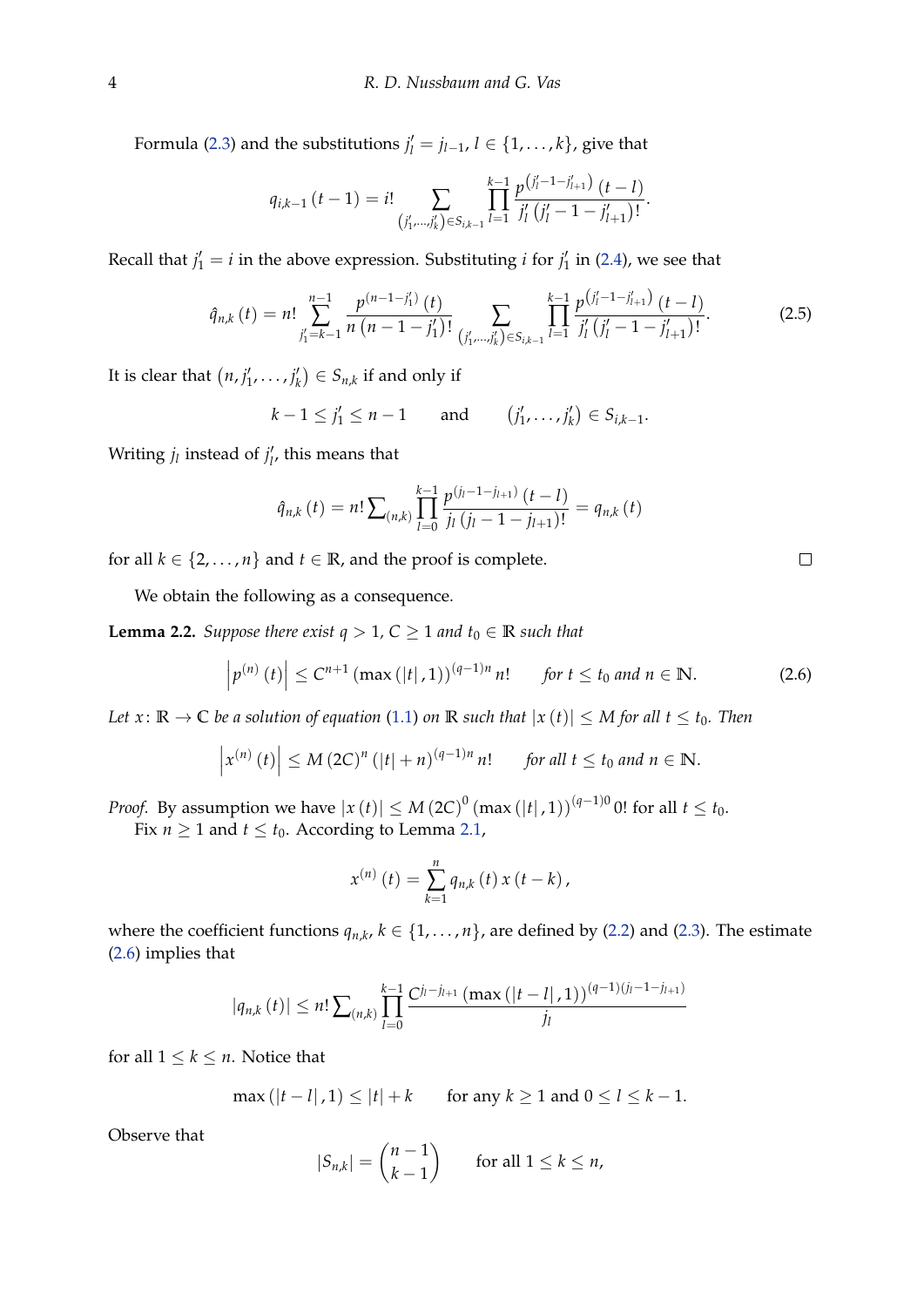moreover,

$$
\sum_{l=0}^{k-1} j_l - 1 - j_{l+1} = j_0 - j_k - k = n - k \quad \text{and} \quad \prod_{l=0}^{k-1} j_l \ge n (k-1)!
$$

hold for all  $1 \leq k \leq n$  and  $(j_0, j_1, \ldots, j_k) \in S_{n,k}$ .

Hence

$$
|q_{n,k}(t)| \le (n-1)! \sum_{(n,k)} \frac{1}{(k-1)!} C^n (|t|+k)^{(q-1)(n-k)}
$$
  
=  $(n-1)! |S_{n,k}| \frac{1}{(k-1)!} C^n (|t|+k)^{(q-1)(n-k)}$   
=  $(n-1)! {n-1 \choose k-1} \frac{1}{(k-1)!} C^n (|t|+k)^{(q-1)(n-k)}$ 

for all  $1 \leq k \leq n$ , and

<span id="page-4-0"></span>
$$
\left|x^{(n)}\left(t\right)\right| \leq \sum_{k=1}^{n} \left|q_{n,k}\left(t\right)\right| \left|x\left(t-k\right)\right| \leq MC^{n}\left(n-1\right)!\sum_{k=1}^{n} \binom{n-1}{k-1} \frac{\left(|t|+k\right)^{(q-1)(n-k)}}{(k-1)!}.\tag{2.7}
$$

If we note that

$$
\binom{n-1}{k-1} \frac{1}{(k-1)!} \le \binom{n-1}{k-1} \le 2^{n-1}
$$

and  $(|t| + k)^{(q-1)(n-k)} \leq (|t| + n)^{(q-1)n}$  for  $1 \leq k \leq n$ , we obtain from [\(2.7\)](#page-4-0) that

$$
\left| x^{(n)}(t) \right| \leq MC^n (n-1)! n \left( 2^{n-1} \right) (|t|+n)^{(q-1)n} \leq M (2C)^n n! (|t|+n)^{(q-1)n}.
$$

**Remark 2.3.** One might hope that by a more careful exploitation of inequality [\(2.7\)](#page-4-0), one could improve the estimate in Lemma [2.2](#page-3-1) for  $x^{(n)}(t)$ , but this does not seem to be true. Let  $\varepsilon \in$  $(0, 1/2)$ . If *n* is large enough, one can give a lower estimate for the sum

<span id="page-4-2"></span>
$$
MC^{n} (n-1)! \sum_{k=1}^{n} {n-1 \choose k-1} \frac{(|t|+k)^{(q-1)(n-k)}}{(k-1)!}
$$
 (2.8)

by considering only the *k th* term

<span id="page-4-1"></span>
$$
MC^{n} (n-1)! {n-1 \choose k-1} \frac{(|t|+k)^{(q-1)(n-k)}}{(k-1)!} = MC^{n} n! \frac{k^{2}}{n^{2}} \frac{n!}{(k!)^{2} (n-k)!} (|t|+k)^{(q-1)(n-k)}, \quad (2.9)
$$

where  $1 \leq (\varepsilon/2) n \leq k \leq \varepsilon n$ . Recall that if *m* is a positive integer, Stirling's formula asserts that there is a real number  $\lambda$  (*m*)  $\in$  (0,1) such that

$$
m! = \sqrt{2\pi m} \left(\frac{m}{e}\right)^m e^{\frac{\lambda(m)}{12m}}.
$$

Using this, we see that

$$
\frac{n!}{(k!)^2 (n-k)!} = \frac{\sqrt{n}}{2\pi k \sqrt{n-k}} \frac{n^n}{k^{2k} (n-k)^{n-k}} \exp\left(k + \frac{\lambda(n)}{12n} - \frac{\lambda(n)}{6k} - \frac{\lambda(n-k)}{12(n-k)}\right).
$$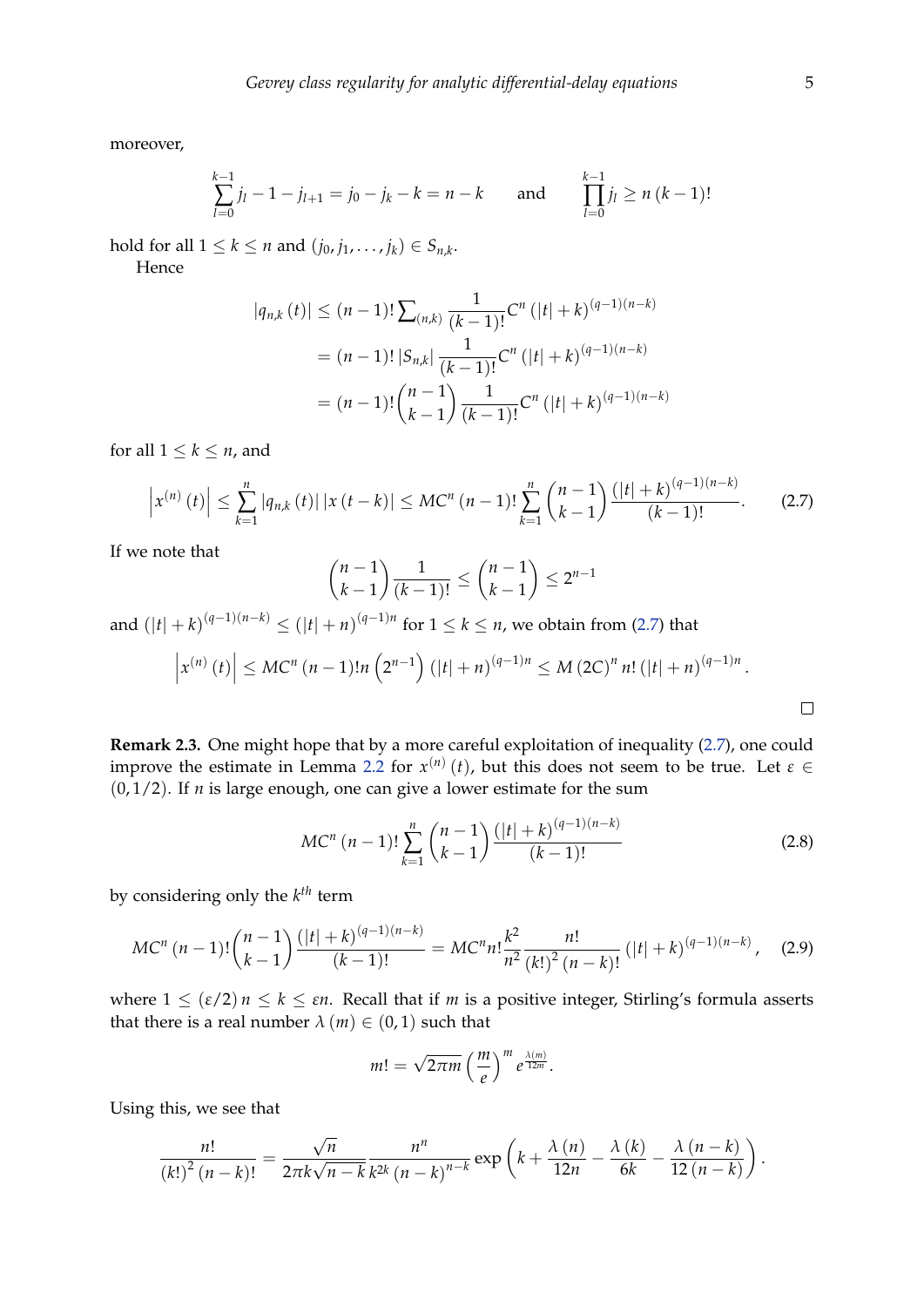As  $(\varepsilon/2)$   $n \leq k \leq \varepsilon n$  and  $\lambda(m) \in (0,1)$  for all  $m \geq 1$ , there exist a constant  $C^* > 0$  independent of *n* and *k* such that

$$
\frac{n!}{(k!)^2 (n-k)!} \geq C^* \frac{\sqrt{n}}{\varepsilon n \sqrt{n (1-\varepsilon/2)}} \frac{n^n}{(\varepsilon n)^{2\varepsilon n} (n (1-\varepsilon/2))^{n(1-\varepsilon/2)}}
$$

$$
= C^* \frac{1}{n^{1+3\varepsilon n/2}} \frac{1}{\varepsilon^{1+2\varepsilon n}} \left(1 - \frac{\varepsilon}{2}\right)^{-1/2 - n(1-\varepsilon/2)}.
$$

In addition,

$$
\frac{k^2}{n^2} \ge \left(\frac{\varepsilon}{2}\right)^2 \quad \text{and} \quad (|t|+k)^{(q-1)(n-k)} \ge \left(\frac{\varepsilon}{2}\right)^{(q-1)(1-\varepsilon/2)n} n^{(q-1)(1-\varepsilon)n}.
$$

We conclude that there are constants  $C_1 > 0$  and  $C_2 > 0$  independent of *n* such that the expression [\(2.9\)](#page-4-1) (and thus [\(2.8\)](#page-4-2)) is not smaller than

$$
MC^{n}n!C_{1}\left(C_{2}\right)^{n}n^{(q-1)(1-\varepsilon)n-1-3\varepsilon n/2}
$$

for each  $n \in \mathbb{N}$  and  $t \leq t_0$ .

Consider the case when  $p(t) = e^{it\theta}$  for all real *t* with an integer  $q \geq 2$ . Our next objective is to give a formula for  $p^{(n)}(t)$  for each  $n \in \mathbb{N}$  and  $t \in \mathbb{R}$ .

For each  $u \in \mathbb{C}$ ,

$$
u^{q} - t^{q} = \prod_{k=0}^{q-1} (u - \eta_{k}t), \quad \text{where } \eta_{k} = e^{\frac{2\pi i k}{q}}, k \in \{0, 1, ..., q-1\} \text{ and } i = \sqrt{-1}.
$$

It follows that

<span id="page-5-0"></span>
$$
e^{i(u^{q}-t^{q})} = \sum_{j=0}^{\infty} \frac{(i(u^{q}-t^{q}))^{j}}{j!} = \sum_{j=0}^{\infty} \frac{i^{j}}{j!} \prod_{k=0}^{q-1} (u-\eta_{k}t)^{j}.
$$
 (2.10)

For each *j*  $\geq$  0, define a set  $R_{n,q,j}$  of *q*-tuples as

$$
R_{n,q,j} = \left\{ (l_0, l_1, \ldots, l_{q-1}) \in \mathbb{N}^q : \sum_{k=0}^{q-1} l_k = n, l_0 = j, 0 \leq l_k \leq j \text{ for } 1 \leq k \leq q-1 \right\}.
$$

Let  $\sum^{(n,q,j)}$  denote the sum taken over the elements of  $R_{n,q,j}$ . Let  $D_t^n$  denote the *n*-fold differentiation with respect to *t*.

Note that  $\eta_0 = 1$  and  $\eta_k \neq 1$  if  $1 \leq k \leq q-1$ . This observation and the product rule for higher order derivatives together give that

$$
D_u^n \prod_{k=0}^{q-1} (u - \eta_k t)^j |_{u=t} = \sum_{k=0}^{(n,q,j)} \frac{n!}{l_0! l_1! \dots l_{q-1}!} \prod_{k=0}^{q-1} \frac{j!}{(j - l_k)!} (t - \eta_k t)^{j - l_k}
$$
  
=  $n! t^{qj-n} \sum_{k=0}^{(n,q,j)} \prod_{k=0}^{q-1} {j \choose l_k} (1 - \eta_k)^{j - l_k}.$ 

As  $l_k \leq j$  for all  $0 \leq k \leq q-1$ , we see that  $n \leq qj$ . The above sum is nonempty if and only if

$$
\frac{n}{q} \le j \le n.
$$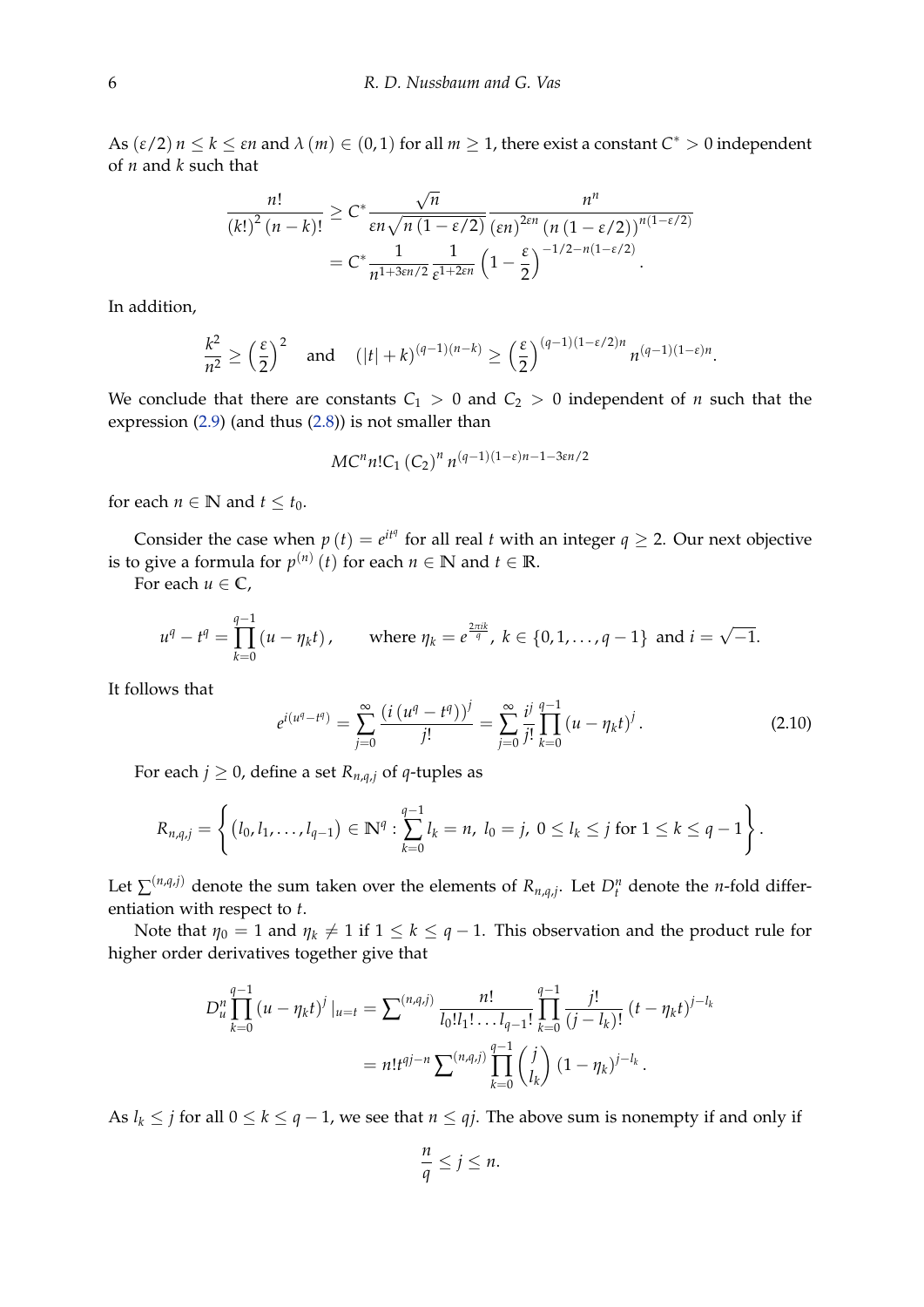Substituting into equation [\(2.10\)](#page-5-0), we deduce that

$$
D_u^n e^{iu^q} |_{u=t} = e^{it^q} D_u^n e^{i(u^q - t^q)} |_{u=t}
$$
  
= 
$$
e^{it^q} \sum_{\frac{n}{q} \le j \le n} \frac{i^j}{j!} n! t^{qj-n} \sum^{(n,q,j)} \prod_{k=0}^{q-1} {j \choose l_k} (1 - \eta_k)^{j-l_k}
$$

Actually we eventually shall need a formula for  $D_t^n e^{i\alpha t^n}$ , where  $\alpha \in \mathbb{R}$  is a constant. However, such a formula follows easily from the above formula for  $D_t^n e^{it^q}$ . Select  $\beta \in \mathbb{C}$  such that  $β<sup>q</sup> = α$  and write  $u = βt$ . Then

$$
D_t^n e^{i(\beta t)^q} = \beta^n D_u^n e^{iu^q}|_{u=\beta t}.
$$

By the above equation for  $D_u^n e^{iu^q}$ ,

$$
D_t^n e^{i\alpha t^q} = \beta^n D_u^n e^{iu^q}|_{u=\beta t}
$$
  
=  $e^{i\alpha t^q} \sum_{\frac{n}{q} \le j \le n} \frac{(i\alpha)^j}{j!} n! t^{qj-n} \sum^{(n,q,j)} \prod_{k=0}^{q-1} {j \choose l_k} (1 - \eta_k)^{j-l_k}.$ 

Next we obtain upper estimates for  $\left| D_t^n e^{i\alpha t^q} \right|$  for each  $t \in \mathbb{R}$  and  $n \in \mathbb{N}$  when  $\alpha \in \mathbb{R}$  and *q* ∈ **N** with *q* ≥ 2.

Assume that  $n/q \le j \le n$ . If  $|t| \ge 1$ , then  $|t|^{qj-n} \le |t|^{qn-n} = |t|^{(q-1)n}$ . If  $|t| \le 1$ , then  $|t|^{qj-n}$  ≤ 1. Thus for all *t* ∈ **R**, we have

$$
|t|^{qj-n} \leq (\max(|t|,1))^{(q-1)n}.
$$

Since

$$
\binom{j}{l_k} \le 2^j \quad \text{for } 1 \le k \le q-1 \qquad \text{and} \qquad \binom{j}{l_0} = 1,
$$

we see that

$$
\prod_{k=0}^{q-1} \binom{j}{l_k} \le 2^{(q-1)j}
$$

.

 $\text{As } |1 - \eta_k| \leq 2 \text{ and } 0 \leq l_k \leq j$ ,

$$
|1 - \eta_k|^{j - l_k} \leq 2^{j - l_k} \quad \text{and} \quad \left| \prod_{k=0}^{q-1} (1 - \eta_k)^{j - l_k} \right| \leq 2^{qj - n},
$$

where we have used that  $\sum_{k=0}^{q-1}$  $\int_{k=0}^{q-1} l_k = n$ . It follows that

$$
\left|\prod_{k=0}^{q-1} {j \choose l_k} (1-\eta_k)^{j-l_k}\right| \le 2^{(q-1)j} 2^{qj-n} = 2^{(2q-1)j-n}.
$$

It is an elementary combinatorial result that the number of ordered (*q* − 1)-tuples of nonnegative integers  $(l_1,\ldots,l_{q-1})$  such that  $\sum_{k=1}^{q-1}$  $\sum_{k=1}^{q-1} l_k = n - j$  is

$$
\binom{n-j+q-2}{q-2}.
$$

.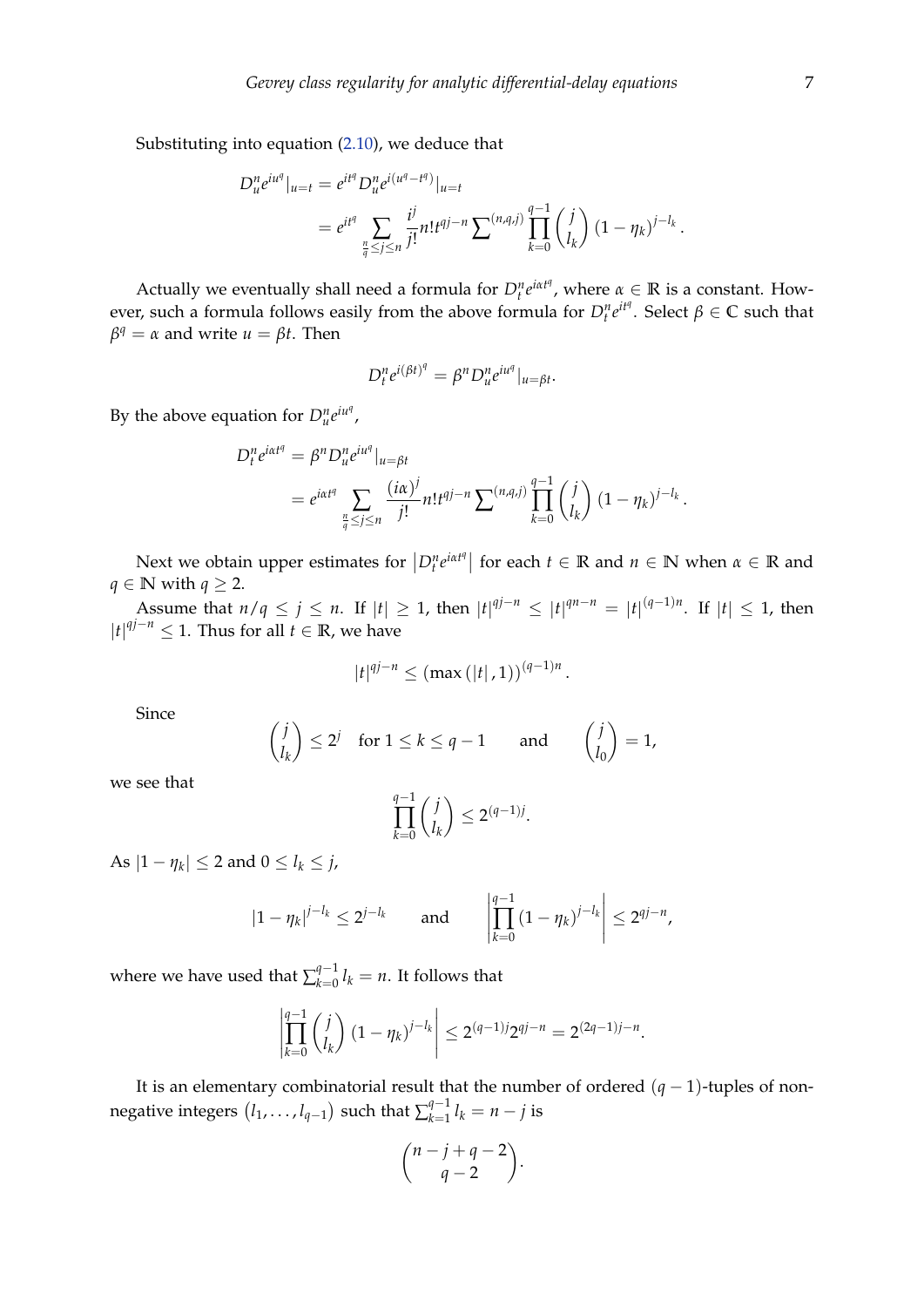This estimate does not take into account that  $l_k \leq j$  for  $1 \leq k \leq q-1$ . It follows that for  $n/q \leq j \leq n$ ,

$$
\left| \sum^{(n,q,j)} \prod_{k=0}^{q-1} {j \choose l_k} (1 - \eta_k)^{j-l_k} \right| \le {n-j+q-2 \choose q-2} 2^{(2q-1)j-n} \le 2^{n-j+q-2} 2^{(2q-1)j-n} = 2^{2(q-1)j+q-2}.
$$

Our estimates imply that

$$
\left| D_t^n e^{i\alpha t^q} \right| \leq \sum_{\frac{n}{q} \leq j \leq n} |\alpha|^j \frac{n!}{j! (n-j)!} (n-j)! (max (|t|, 1))^{(q-1)n} 2^{2(q-1)j+q-2}
$$
  

$$
\leq 2^{q-2} (max (|t|, 1))^{(q-1)n} (n - j_*)! \sum_{\frac{n}{q} \leq j \leq n} {n \choose j} (|\alpha| 2^{2(q-1)})^j,
$$

where  $j_*$  denotes the smallest positive integer *j* such that  $n/q \le j \le n$ . By the binomial theorem,

$$
\sum_{\frac{n}{q} \le j \le n} \binom{n}{j} \left( |\alpha| 2^{2(q-1)} \right)^j \le \sum_{0 \le j \le n} \binom{n}{j} \left( |\alpha| 2^{2(q-1)} \right)^j = \left( 1 + |\alpha| 2^{2(q-1)} \right)^n,
$$

so

$$
D_t^n e^{i\alpha t^q} \le 2^{q-2} \left( \max\left( |t|, 1 \right) \right)^{(q-1)n} \left( 1 + |\alpha| 4^{(q-1)} \right)^n (n - j_*)! . \tag{2.11}
$$

We conclude that there exists a constant *C*  $\geq$  1 such that for all *t*  $\in$  **R** and *n*  $\in$  **N**,

$$
\left|D_t^n e^{i\alpha t^q}\right| \leq C^{n+1} \left(\max\left(\left|t\right|, 1\right)\right)^{(q-1)n} (n-j_*)! \leq C^{n+1} \left(\max\left(\left|t\right|, 1\right)\right)^{(q-1)n} n!.
$$

As a consequence we can verify the Theorem.

<span id="page-7-0"></span> $\overline{\phantom{a}}$  $\overline{\phantom{a}}$  $\mid$ 

*Proof of Theorem [1.1.](#page-1-1)* Let  $p(t) = \sum_{m \in F} A_m e^{im\omega t^q}$  for all  $t \in \mathbb{R}$ , where *F* is a finite set of integers,  $A_m \in \mathbb{C}$  for  $m \in F$ ,  $\omega > 0$ ,  $A_0 = 0$  and  $q \geq 2$  is an integer. Our calculations above show that *p* satisfies inequality [\(2.6\)](#page-3-0) in Lemma [2.2.](#page-3-1) The boundedness of *x* on intervals of the form  $(-\infty, t_0]$ is clear because lim*t*→−<sup>∞</sup> *x* (*t*) exists and is finite. If one applies Lemma [2.2](#page-3-1) and uses Stirling's formula, the theorem follows.  $\Box$ 

**Remark 2.4.** In fact, with the aid of the advanced calculus form of Stirling's formula, one can replace  $(n-j_*)!$  in [\(2.11\)](#page-7-0) with  $(n!)^{1-1/q}$ .

It is obvious that  $(n - j_*)! = 1$  for  $n = 1, 2$  because  $q \ge 2$ . Thus we can assume that  $n \ge 3$ . Note that  $n/q \leq j_* < n/q + 1$ , so if we choose  $q_* > 0$  such that  $j_* = n/q_*,$  then

$$
\frac{1}{q} \leq \frac{1}{q_*} < \frac{1}{q} + \frac{1}{n} \qquad \text{and} \qquad n - \frac{n}{q} \geq n - \frac{n}{q_*} > n - \frac{n}{q} - 1.
$$

Also, since *n*  $\geq$  3 and *q*  $\geq$  2, it is true that *n* − *n*/*q* > 1.

By Stirling's formula,

$$
(n-j_*)! = \frac{\left(n\left(1-\frac{1}{q_*}\right)\right)^{n\left(1-\frac{1}{q_*}\right)}}{e^{n\left(1-\frac{1}{q_*}\right)}}\sqrt{2\pi n\left(1-\frac{1}{q_*}\right)}\exp\left(\frac{\lambda\left(n\left(1-\frac{1}{q_*}\right)\right)}{12n\left(1-\frac{1}{q_*}\right)}\right).
$$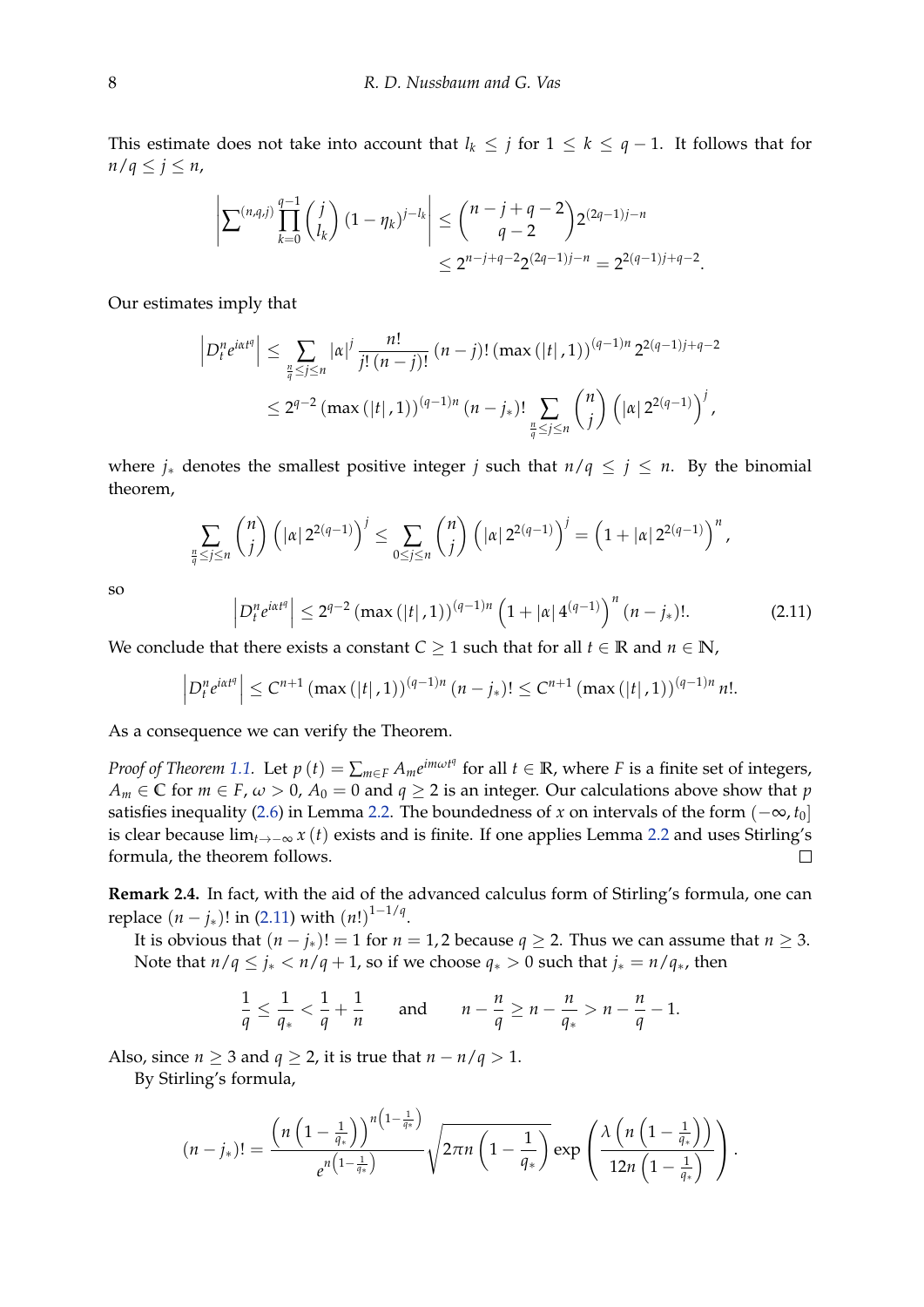Since  $n(1 - 1/q) > 1$  and  $n(1 - 1/q) \ge n(1 - 1/q<sub>*</sub>)$ ,

$$
\left(n\left(1-\frac{1}{q_*}\right)\right)^{n\left(1-\frac{1}{q_*}\right)}\sqrt{2\pi n\left(1-\frac{1}{q_*}\right)} \leq \left(n\left(1-\frac{1}{q}\right)\right)^{n\left(1-\frac{1}{q}\right)}\sqrt{2\pi n\left(1-\frac{1}{q}\right)}.
$$

Since

$$
e^{n\left(1-\frac{1}{q*}\right)} > e^{n\left(1-\frac{1}{q}\right)-1},
$$

we conclude that

$$
(n-j_*)! \leq e\left(\frac{n}{e}\right)^{n\left(1-\frac{1}{q}\right)}\left[\left(\frac{q-1}{q}\right)^{\left(\frac{q-1}{q}\right)}\right]^n\sqrt{2\pi n\left(1-\frac{1}{q}\right)}\exp\left(\frac{\lambda\left(n\left(1-\frac{1}{q_*}\right)\right)}{12n\left(1-\frac{1}{q_*}\right)}\right).
$$

Stirling's formula for *n*! gives that

$$
\left(\frac{n}{e}\right)^{n\left(1-\frac{1}{q}\right)} = \left(n!\right)^{1-\frac{1}{q}} \left(2\pi n\right)^{-\frac{1}{2}\left(1-\frac{1}{q}\right)} \exp\left(\frac{-\lambda\left(n\right)\left(1-\frac{1}{q}\right)}{12n}\right).
$$

Substituting for  $(n/e)^{n\left(1-\frac{1}{q}\right)}$  gives that

$$
(n-j_*)! \leq \left[\left(\frac{q-1}{q}\right)^{\left(\frac{q-1}{q}\right)}\right]^n (n!)^{1-\frac{1}{q}} (2\pi n)^{\frac{1}{2q}} \exp\left(1+\frac{\lambda\left(n\left(1-\frac{1}{q_*}\right)\right)}{12n\left(1-\frac{1}{q_*}\right)}\right).
$$

It follows, using our previous estimates for  $|D_t^n e^{i\alpha t^q}|$ , that there exists a constant  $C_* \geq 1$ such that for all  $t \in \mathbb{R}$  and  $n \in \mathbb{N}$ ,

$$
\left|D_t^n e^{i\alpha t^q}\right| \leq C_*^{n+1} \left(\max\left(\left|t\right|,1\right)\right)^{(q-1)n} \left(n!\right)^{1-\frac{1}{q}}.
$$

# **Acknowledgements**

R. Nussbaum was partially supported by NSF Grant DMS-1201328. G. Vas was supported by the Fulbright Program and by the Hungarian Scientific Research Fund, Grant No. K109782.

## **References**

- <span id="page-8-1"></span>[1] M. Gevrey, Maurice, Sur la nature analytique des solutions des équations aux dérivées partielles. Premier mémoire. (in French), *Annales Scientifiques de l'École Normale Supérieure* **35** (1918), 129–190.
- <span id="page-8-3"></span>[2] T. KRISZTIN, Analyticity of solutions of differential equations with a threshold delay, in: *Recent Advances in Delay Differential Equations (Springer Proceedings in Mathematics & Statistics 94, F. Hartung and M. Pituk eds., 2014)*, Springer, Cham, 2014, 173–180. [MR3280191](http://www.ams.org/mathscinet-getitem?mr=3280191)
- <span id="page-8-2"></span>[3] J. MALLET-PARET, R. D. NUSSBAUM, Analyticity and nonanalyticity of solutions of delaydifferential equations, *SIAM J. Math. Anal.* **46**(2014), No. 4, 2468–2500. [MR3229655](http://www.ams.org/mathscinet-getitem?mr=3229655)
- <span id="page-8-0"></span>[4] J. MALLET-PARET, R. D. NUSSBAUM, Analytic solutions of delay-differential equations, in preparation.